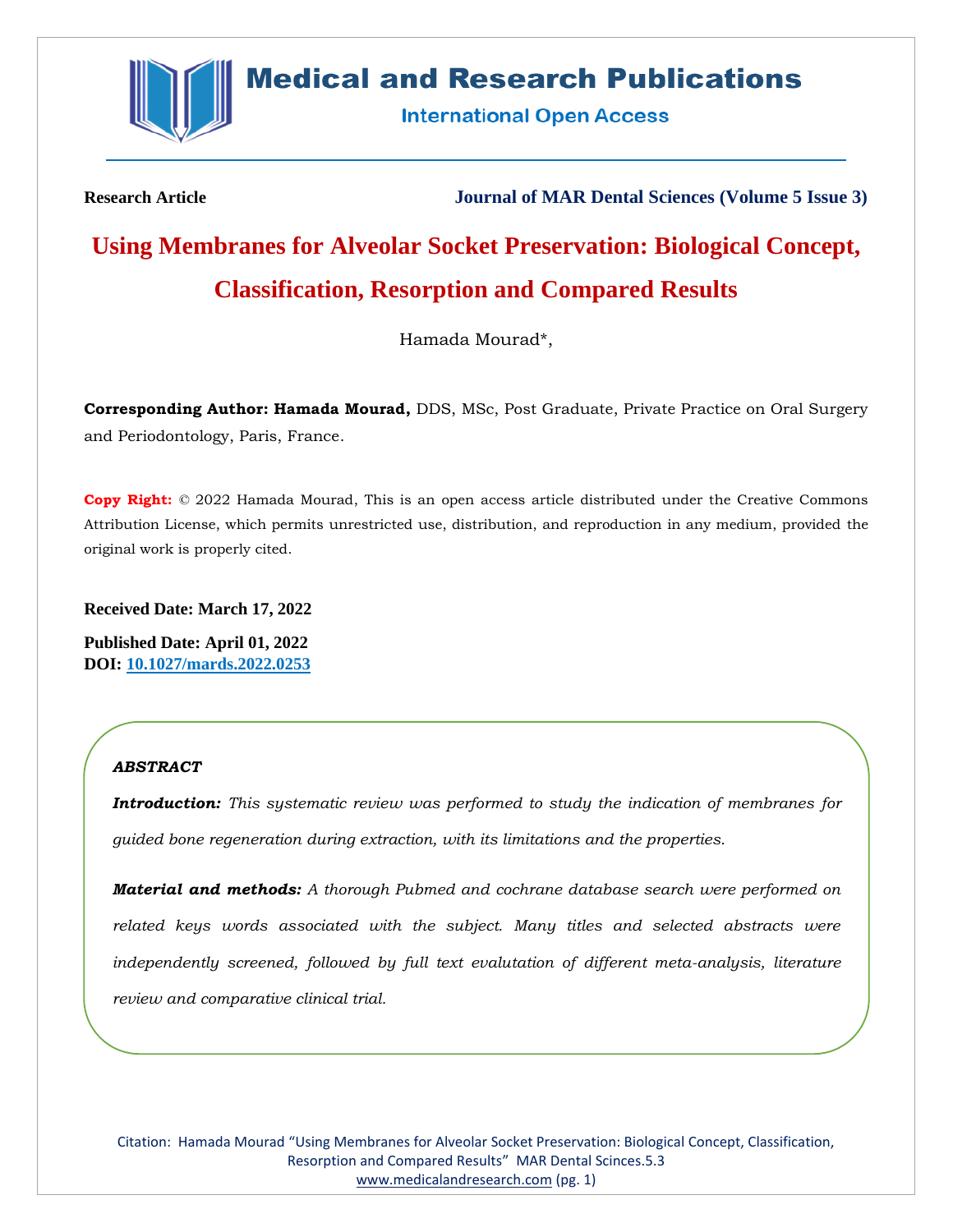*Results: The membrane's use started during 60's until now. Today, the proprietes of membrane are well known. The resorption and efficacity depends of membrane's composition, exposition risk, volume and morphology of reconstruction. This last consideration should guide the membrane's choice.*

*Conclusion: This littérature review draws the membranes biologic proprieties like biocompatibility, bio integration, clot stabilisation, cellular barrier…*

*The advantage and inconvenient of each kind of membranes was studied, and the main results was compared in order to choose the best material regarding the indication.*

## **Introduction**

The alveolar, cancellous bone surrounding the tooth must remain present in sufficient quantity and quality to carry out implant-supported rehabilitation.

Indeed, the loss of alveolar bone caused by tooth loss, often requires the practitioner to perform bone reconstruction by invasive, complex and sometimes non aesthetics techniques, and this for the only purpose of ensuring correct bone support to place the implants, and ensure their durability.

Taken in time, preservation via alveolar preservation techniques such as guided bone regeneration, ensures a sufficient volume that meets the criteria for implant success, and this without using invasive and complex techniques.

Alveolar preservation is defined as any procedure undertaken at or after extraction, with the aim of minimizing resorption of alveolar bone and maximizing bone formation (1).

Its objective is both to limit the vertical and horizontal loss of the alveolar ridge (2).

Its placement can be done at different times, especially during and after tooth extraction. However, placement during extraction surgery can limit the number of operations and reduce treatment time.

We propose here to study the interest of membrane for guided bone regeneration during extraction, with its limitations. We will see the properties of the different elements used as well as their effectiveness.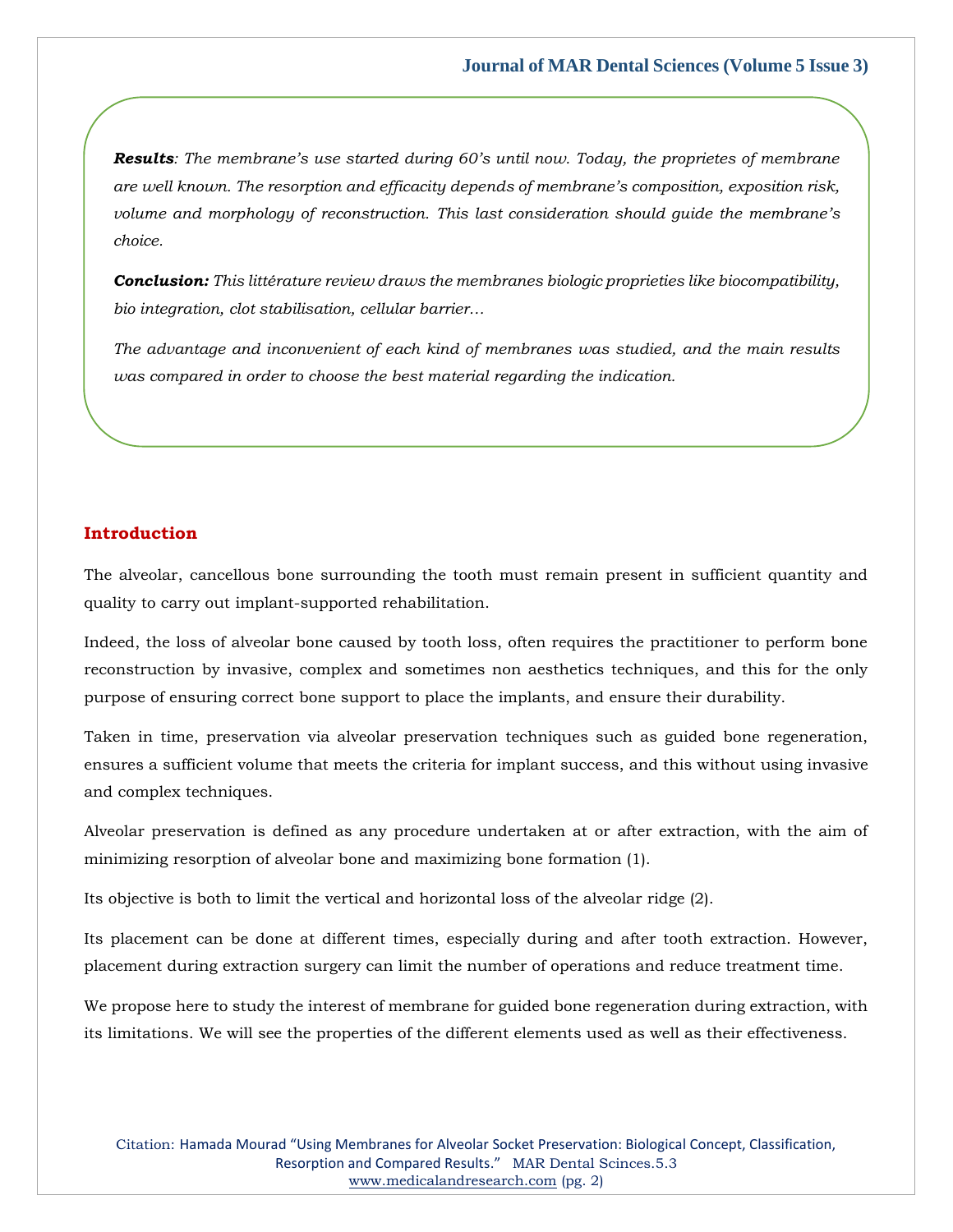## **Material and Methods**

This work is based on a review of the literature in the Pubmed and Cochrane database

The keywords used for the search are:

- Socket preservation
- Guided bone regeneration
- Bone resorption
- Membranes
- Bone substitutes materials
- Tooth extraction
- Dental implant
- Socket filling
- Dehiscence / fenestration

The inclusion criteria are:

- Meta analysis : high level of evidence
- Comparative analysis
- Retrospective study
- Prospective clinical trial
- Case report (low level of evidence)

The exclusion criteria are:

Article greater than 10 years except for historical study

Number of articles included:

- More than 30 articles analyzed.
- 13 studies included in this thesis

The result is classified on different parts to facilitate reading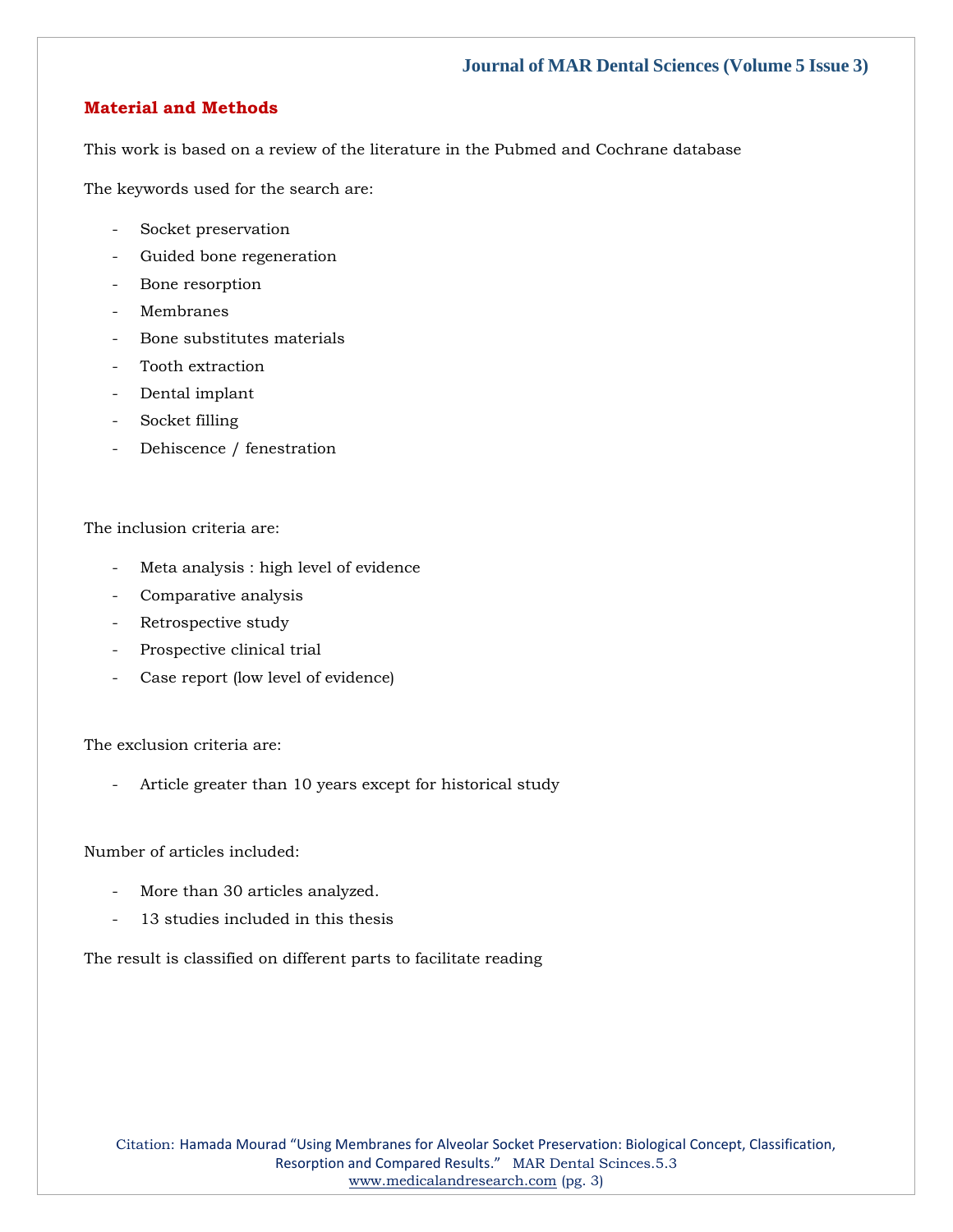## **Results**

#### **History and concept evolution**

Historical study and discovery of periodontal healing

In 1968, Hiatt (1) sought to know the mechanism of flap's attachment. He uses 16 dogs with periodontal pockets greater than 4mm. He makes a mucoperiosteal flap with 2 vertical discharge incisions. The sites are scaled, then the flap repositioned under digital pressure for 2 minutes. Two sutures point are done to hold the flap. Dogs are sacrificed on days: 2, 3, 7, weeks 2, 3, 4, and months 4, 6, 12. Before the dog dies, the sutures are removed, and a pressure monitor is used to measure the force required to detach the healing flap. After the dogs die, a histological study is performed to understand the principles of wound healing.

Here are the numerical results of the flap resistance (force required to separate the flap):

| Time                               | J2   | JЗ   |      | J14   |
|------------------------------------|------|------|------|-------|
| Force needed to<br>detach the flap | 225g | 225g | 340g | 1.7kg |

On the 7th day, the resistance of the flap is made by epithelial healing. Beyond 1 month, it is no possible to completely separate the flap from the tooth: traction produces an epithelial tear in the traction area, but no flap lift.

#### **-Histological analysis of epithelial healing:**

During the first 3 days, the fibrin clot and blood elements prevent epithelial attachment, but after a week it appears normal. Histologically, an epithelial migration is observed towards the center of the flap, but without adhesion to the dental tissues. It takes 2 weeks to find histological evidence of epithelium / root surface connection. The values recorded with the tensiometer furthermore prove these histological results. The dog sacrificed at 6 months, indicates an epithelial stress zone on the traction zone, but without any damage to the epithelium / tooth junction. After 1 year, an epithelial recession is quantified at 1 to 3mm, with an epithelium infiltrated with inflammatory cells.

We conclude that the epithelium invaginates within the healing clot as early as 7 days. From 15 days, an attachment is made between the root tissue and the epithelium, increasing the resistance of the flap.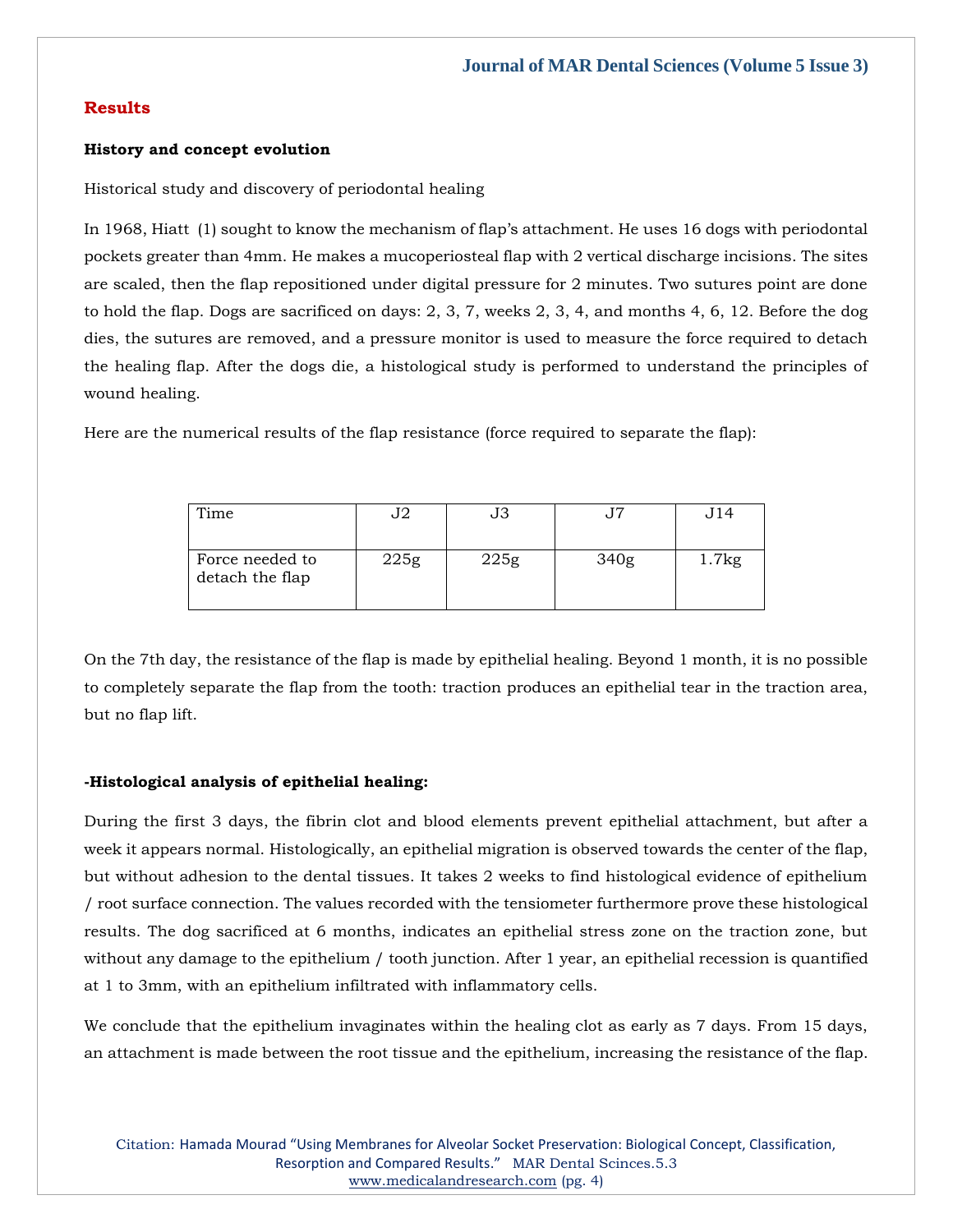#### **-Histological analysis of connective tissue healing:**

Between days 2 and 3, the connective tissue is separated by the fibrin layer, which is thicker at the apical aspect. Blood supply from the alveolar bone and periodontium enters the clot. Within 2 weeks, connective tissue proliferation progresses and resorbs the fibrin clot. From 4 weeks, the proliferation of connective tissue is considered important and ensures attachment to the root surfaces.

We conclude that the connective tissue proliferates from the 2nd week, and attains sufficient attachment from 4 weeks.

#### **-Histological analysis of bone and cementum healing:**

The presence of osteoclasts is noticed at the 3rd week and leads in 1 month to 1mm of vertical loss. Simultaneously on the periphery, a new bone formation is observed.

Cemental healing begins at 3 weeks with resorption of the curetted dentin. Between the 4th week and the 6th month, a continuous formation of cementum is observed, leading to the surface repair of the resorbed dentin.We conclude that bone and cemental healing begins at 3 weeks. Cementation training is long, requiring several months.

Melcher in 1976 (2) tells us that the healing process (regeneration or repair) will be determined by the cellular colonization of the healing area. In view of Hiatt's study (1) , we then understand that the epithelial cells, colonizing the site as early as 7 days, will cause epithelial repair of the area, and not regeneration of the bone and cement, because of their slow migration. We will see later, what techniques were used to block this epithelial migration, and let the bone cells colonize the site.

#### **Membrane and their interest development**

In 1974 Goerge winter (3) used PTFE to set up the first cellular barriers without immune reaction. In 1982, Winter (4) continued on these discoveries and carried out in vivo models in dogs. In addition to the already known cell blockage, it highlights connective attachment to the membrane and stabilization of the clot.

The same year, Nyman and Lindhe (5), in monkeys, analyzed healing after scarification and membrane used under flap for cell exclusion. In addition to the absence of epithelial cells, they note bone and cement regeneration, with functionally oriented periodontal fibers. This is where the notion of guided tissue regeneration was born.

They then repeat this experience in humans (6), on an incisor affected by periodontitis, with a similar result.

Citation: Hamada Mourad "Using Membranes for Alveolar Socket Preservation: Biological Concept, Classification, Resorption and Compared Results." MAR Dental Scinces.5.3 [www.medicalandresearch.com](http://www.medicalandresearch.com/) (pg. 5)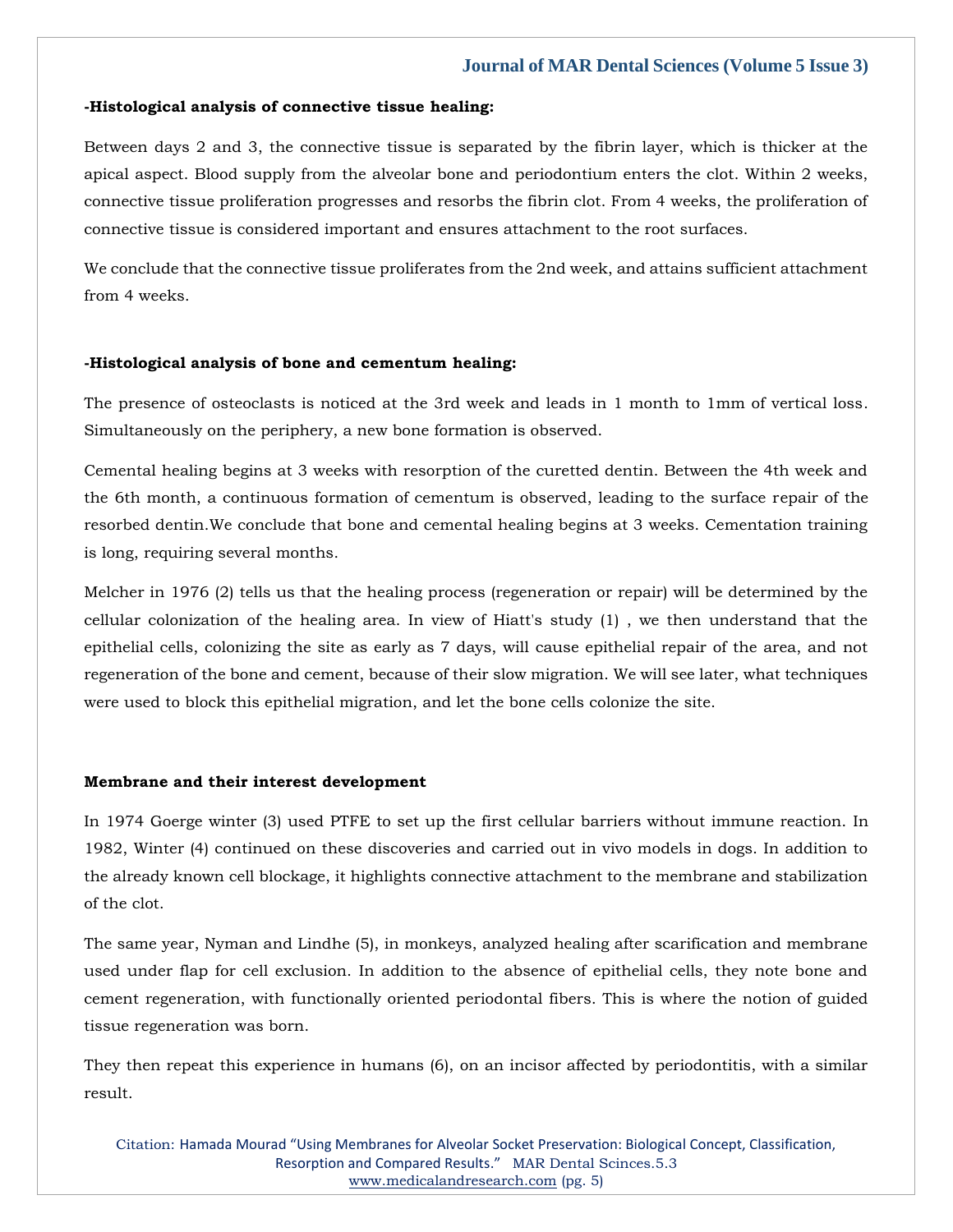

**Figure 2:** Representation of Nyman's human experimentation (6)

In 1985, Gore (4) sought to improve the clinical workability of membranes, which had been difficult until now. He develops an in vivo model (in dogs) with a flexible part and a rigid and adaptable part. The clinical efficacy is demonstrated after sacrifice of the dogs at 3 months.

The use of membranes in conjunction with implant techniques appeared in 1988. Very quickly, the authors understood that cell exclusion wasn't the only issue. Thus the available and maintained volume will give rise to an expected volume of bone regeneration (7). The membrane must be rigid, retain its mechanical properties, and prevent the flap from collapsing.



**Figure 3:** illustration of space maintenance necessity with membrane rigidity (4)

The biomaterials that we will describe in the next section are a help in maintaining space, and a support for the membrane.

The materials constituting the membranes have evolved, and a wide range is now available to the practitioner. To avoid a removal intervention, absorbable membranes have appeared. Their properties depend on their origin and will determine their indications. We intend to describe this in the next section.

Citation: Hamada Mourad "Using Membranes for Alveolar Socket Preservation: Biological Concept, Classification, Resorption and Compared Results." MAR Dental Scinces.5.3 [www.medicalandresearch.com](http://www.medicalandresearch.com/) (pg. 6)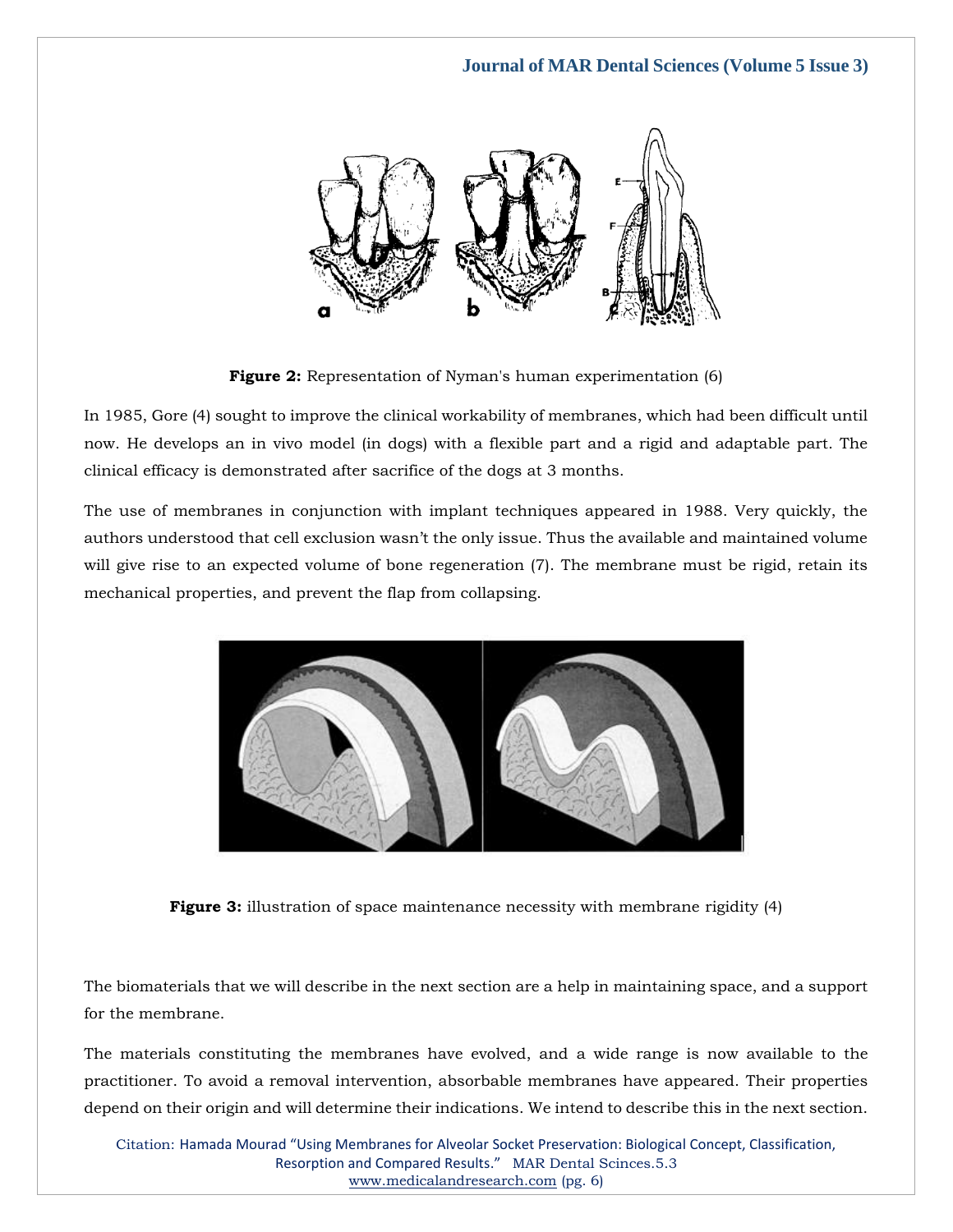### **Resorption rate of resorbable membranes**

In 2005, Rothamel (8) investigated the different degradations of collagen membranes. He seeks to compare the degradation of simple collagen structure with cross-linked collagen.

It tests 5 commercials membranes: Biogide (porcine collagen I and III), Biomend (simple bovine collagen I), Biomend extend (cross-collagen I), Ossix (cross-bovine collagen I), Tutodent (simple bovine collagen I); and 3 type I and III cross-collagen experimental membranes called VN1 VN2 VN3.

The membranes are placed in the dorsal muscle of 40 rats. These rats are classified into 5 groups corresponding to the times of their sacrifice: 2, 4, 8, 16, 24 weeks. Each group is made up of 8 rats, so 1 rat per membrane.

After each sacrifice, a histological study and measurement of the membrane thickness are made.

The variation in the thickness of the membranes is given below:

| Membrane    | <b>Biogide</b> | <b>Biomend</b> | <b>Biomend</b> | Ossix       | Tutodent       | VN <sub>1</sub> | VN2         | VN <sub>3</sub> |
|-------------|----------------|----------------|----------------|-------------|----------------|-----------------|-------------|-----------------|
|             |                |                | Extend         |             |                |                 |             |                 |
| Composition | Col I,<br>Ш    | ColI           | Col I          | Col I       | Col I          | Col I,III       | Col I,<br>Ш | Col I,<br>Ш     |
|             |                |                |                |             |                |                 |             |                 |
| Cross       | No             | N <sub>o</sub> | Yes            | <b>Yes</b>  | N <sub>o</sub> | Yes             | <b>Yes</b>  | Yes             |
| Structure   |                |                |                |             |                |                 |             |                 |
|             |                |                |                |             |                |                 |             |                 |
| Origin      | Porcine        | Bovine         | Bovine         | Bovine      | Bovine         | Porcine         | Porcine     | Porcine         |
| 2 weeks     | $800 \mu m$    | $700 \mu m$    | $1100 \mu m$   | $300 \mu m$ | $700 \mu m$    | $600 \mu m$     | $600 \mu m$ | $450 \mu m$     |
| 4 weeks     | $300 \mu m$    | $650 \mu m$    | 1100µm         | $300 \mu m$ | $700 \mu m$    | $450 \mu m$     | $500 \mu m$ | $550 \mu m$     |
| 8 weeks     | $100 \mu m$    | $100 \mu m$    | $100 \mu m$    | $300 \mu m$ | $500 \mu m$    | $200 \mu m$     | $350 \mu m$ | $400 \mu m$     |
| 16 weeks    | $100 \mu m$    | $150 \mu m$    | $100 \mu m$    | $250 \mu m$ | $250 \mu m$    | $150 \mu m$     | $200 \mu m$ | $200 \mu m$     |
| 24 weeks    | $150 \mu m$    | $100 \mu m$    | $100 \mu m$    | $250 \mu m$ | $250 \mu m$    | 150µm           | $100 \mu m$ | $250 \mu m$     |

Through these results we understand that:

- The Biogide is quickly degraded: its thickness is greatly reduced from 4 weeks.
- Resorption of Biomend membranes is stable for up to 4 weeks, then massive between weeks 4 and 8. No real difference between dense and simple structure.
- The Ossix membrane seems to be very weakly resorbed at 24 weeks, so its structure is maintained over time.
- The Tutodent membranes, VN1 VN2 VN3 gradually degrade until week 16, reaching a thin thickness at week 24.

It seems that out of the 8 membranes, 5 retain their structure for up to 8 weeks. Of these 5 membranes, 4 have a dense, cross-collagen structure. It should be remembered that the studies by Hiatt 1968 (9) and Melcher 1976 (10) indicate the onset of bone healing at 4 weeks. The 3 membranes which are rapidly resorbed therefore seem to lose most of their structure before the onset of bone healing.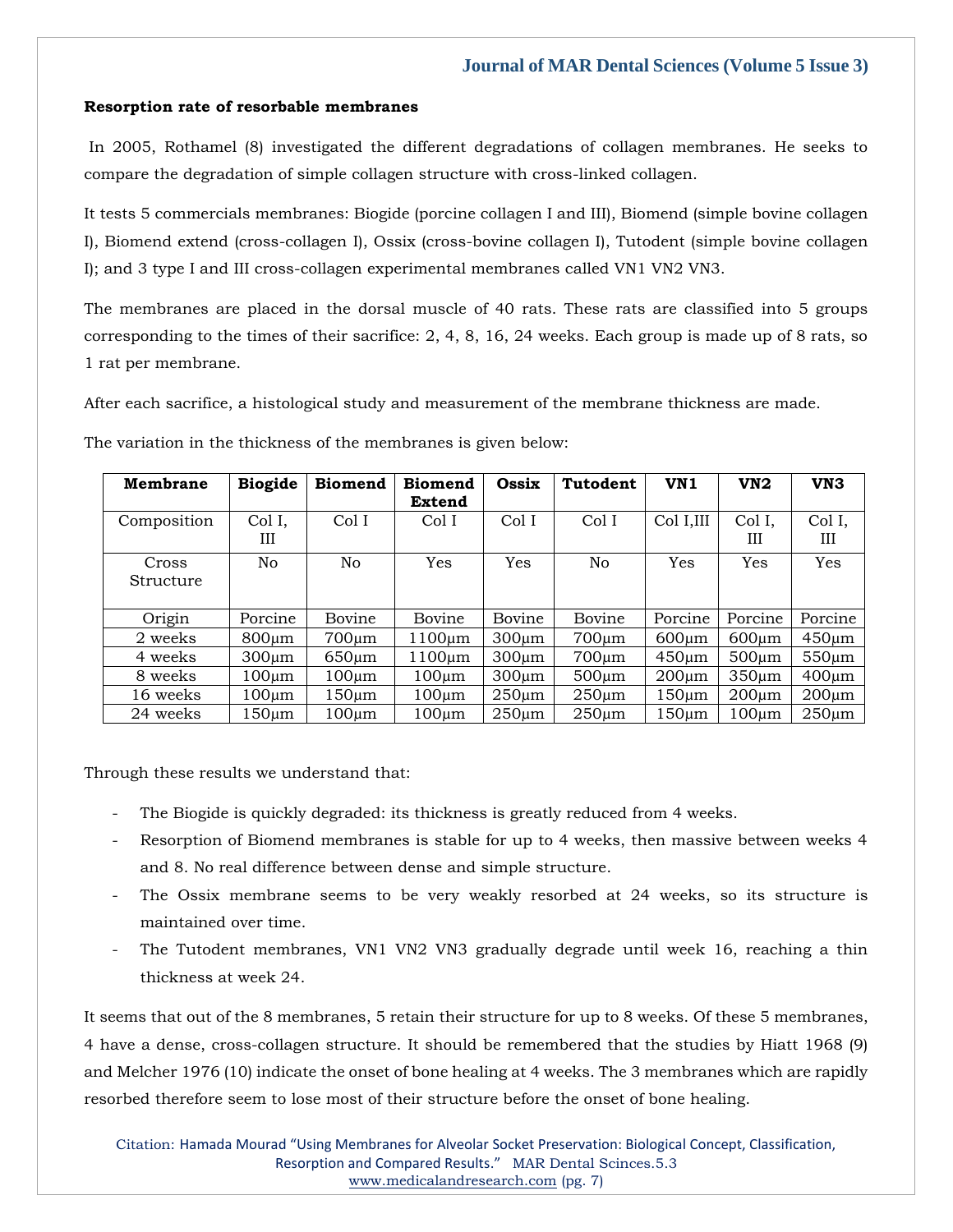Long-term stability appears to be a weak point for some absorbable membranes.

The histological results are shown below:

| Membra<br>ne                                | Biogide                           | Biomend                               | biomendE                              | Ossix                                                 | Tutodent                               | VN1<br>VN2<br>VN <sub>3</sub>         |
|---------------------------------------------|-----------------------------------|---------------------------------------|---------------------------------------|-------------------------------------------------------|----------------------------------------|---------------------------------------|
| Initial<br>microsc<br>opic<br>structur<br>e | Porous<br>connexion<br>structure  | Laminate<br>with wide<br>gap          | Laminate with<br>wide gap             | Dense<br>structure<br>with<br>interstice              | Porous<br>connexion<br>structure       |                                       |
| 2 weeks                                     | Full<br>vascularizat <sup>o</sup> | fine<br>vascularizat <sup>o</sup>     | fine<br>vascularizat <sup>o</sup>     | N <sub>o</sub><br>vascularizat <sup>o</sup>           | half vascularized                      |                                       |
| 4 weeks                                     | Almost<br>complete<br>degradation | Complete<br>vascularizat <sup>o</sup> | Complete<br>vascularisat <sup>o</sup> | N <sub>0</sub><br>vascularizat <sup>o</sup>           | Complete<br>vascularization            | Fine<br>inflammation                  |
| 8 weeks                                     |                                   | Almost<br>complete<br>degradation     | Almost complete<br>degradation        | No<br>vascularizat <sup>o</sup>                       | Fine<br>inflammation                   | Fine<br>inflammation                  |
| 16<br>weeks                                 |                                   |                                       |                                       | No<br>vascularizat <sup>o</sup>                       | Appearance of<br>polynuclear<br>cells. | Complete<br>vascularizat <sup>o</sup> |
| 24<br>weeks                                 |                                   |                                       |                                       | Appearance<br>of surface<br>vascularizat <sup>o</sup> | Almost complete<br>degradation         | Almost<br>complete<br>degradation     |

Histological results confirm measurements of membrane thickness. Depending on the structure and the origin, the architectural maintenance varies over time. This can be problematic for some type of membrane, which absorbs too quickly to ensure its long-term cell barrier function.

Comparaison absorbable and non absorbable membrane

In 2014, Schneider (11) published a multicenteric randomized study evaluating the clinical, histological and radiological results of GBR with a resorbable or non-resorbable membrane.

The study involved 40 patients (mean age 44.6 years) requiring implant placement in the presence of a bone defect. A total of 26 implants are placed in the maxilla, and 14 in the mandible. After a hygienic phase, implant placement is placed by lifting a full thickness flap. Before GBR, bone defect measurements are made (height, depth, width). The test group receives a PGLA (Biodegradable) membrane (59% anterior implants, 41% posterior), and the group controls an ePTFE (Gore Tex) membrane (54% anterior implants, 46% posterior). The bone substitute used is Bio oss. After GBR, the bone table thickness is measured. The patients are followed every month, and at 6 months, the site is opened, the measurements taken and a biopsy were performed.

Citation: Hamada Mourad "Using Membranes for Alveolar Socket Preservation: Biological Concept, Classification, Resorption and Compared Results." MAR Dental Scinces.5.3 [www.medicalandresearch.com](http://www.medicalandresearch.com/) (pg. 8)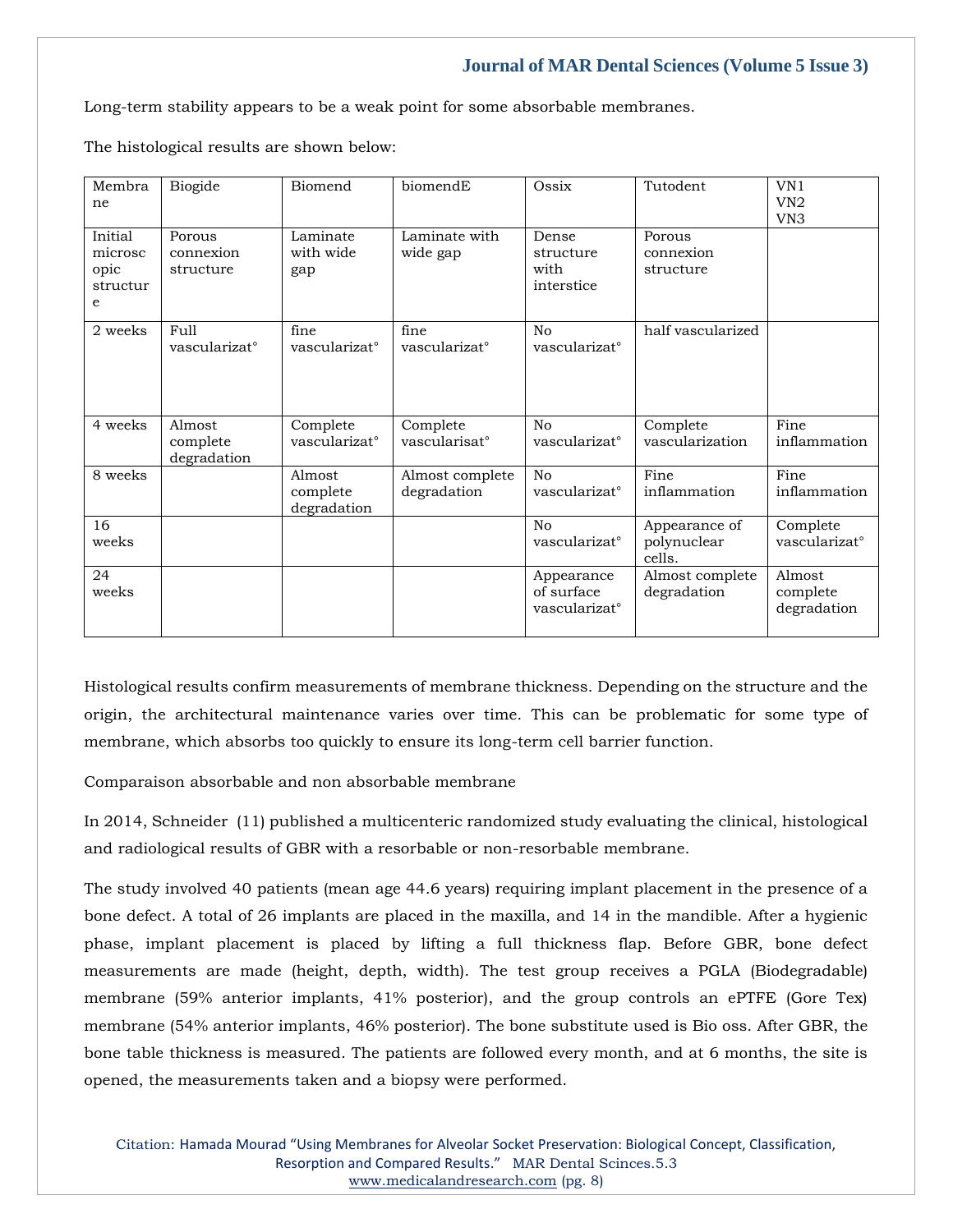| Measur<br>e     | Hight of socket<br>defect |               | Deep of socket<br>defect |     | Width of socket defect |        |     | Width of socket after<br><b>GBR</b> |        |     |            |     |
|-----------------|---------------------------|---------------|--------------------------|-----|------------------------|--------|-----|-------------------------------------|--------|-----|------------|-----|
| Time            | DΟ                        | 6mont<br>hs   | Δ                        | DΟ  | 6 <sub>mont</sub><br>h |        | DO  | 6 <sub>month</sub>                  |        | DO  | 6mont<br>h |     |
| Test<br>(mm)    | 6.3                       | $1.2^{\circ}$ | $-5.1$                   |     | 0.3                    | $-0.8$ | 2.3 | 0.2                                 | $-2.1$ | 3.2 | 1.4        | 1.7 |
| Control<br>(mm) | 7.2                       | 0.3           | $-6.9$                   | 1.2 | 0.1                    | $-1.1$ | 2.5 | 0.0                                 | $-2.5$ | 3.3 | 2.5        | 0.8 |

#### **Here are the average clinical results:**

There does not appear to be any significant difference in the effectiveness of GBR for the depth and width of the intraosseous defect. The resorbable membrane then appears to be as effective as the nonresorbable membrane in the healing of intraosseous defects. However, the bone gain is significantly higher with regard to the height of the dehiscence and the alveolar width with the use of the non resorbable membrane.

The histological results are based on 29 biopsies (the 11 remaining biopsies cannot be used): 16 controls and 13 tests. Histological evidence for biooss degradation is very limited, as only 2/13 and 2/16 sites indicate resorption of the material at 6 months.

For the test group, no trace of membrane was detected in the biopsies, but macrophages were present, indicating a moderate inflammatory reaction. One site indicates a significant granulomatous reaction.

For the control group, one site indicates membrane exposure accompanied by soft tissue dehiscence. In 3 sites, moderate inflammation is present. And in 6 sites we observe fibrous tissue. No membrane debris was found.

|  |  | The average histomorphometry results are as follows: |  |  |  |  |
|--|--|------------------------------------------------------|--|--|--|--|
|--|--|------------------------------------------------------|--|--|--|--|

| Measure | Total bone density | Mineralized tissue<br>proportion | Percentage of contact:<br>new bone/graft |
|---------|--------------------|----------------------------------|------------------------------------------|
| test    | 39.9%              | 64%                              | 48.5%                                    |
| control | 39.8%              | 57%                              | 44.3%                                    |

No significant difference was noted in the total bone density, the proportion of mineralized tissue or the percentage of bone / graft contact.

In this study, the absorbable membrane appeared to be as effective as the non-absorbable membrane in the management of intraosseous defects, and had the advantage of not requiring a second intervention.

Citation: Hamada Mourad "Using Membranes for Alveolar Socket Preservation: Biological Concept, Classification, Resorption and Compared Results." MAR Dental Scinces.5.3 [www.medicalandresearch.com](http://www.medicalandresearch.com/) (pg. 9)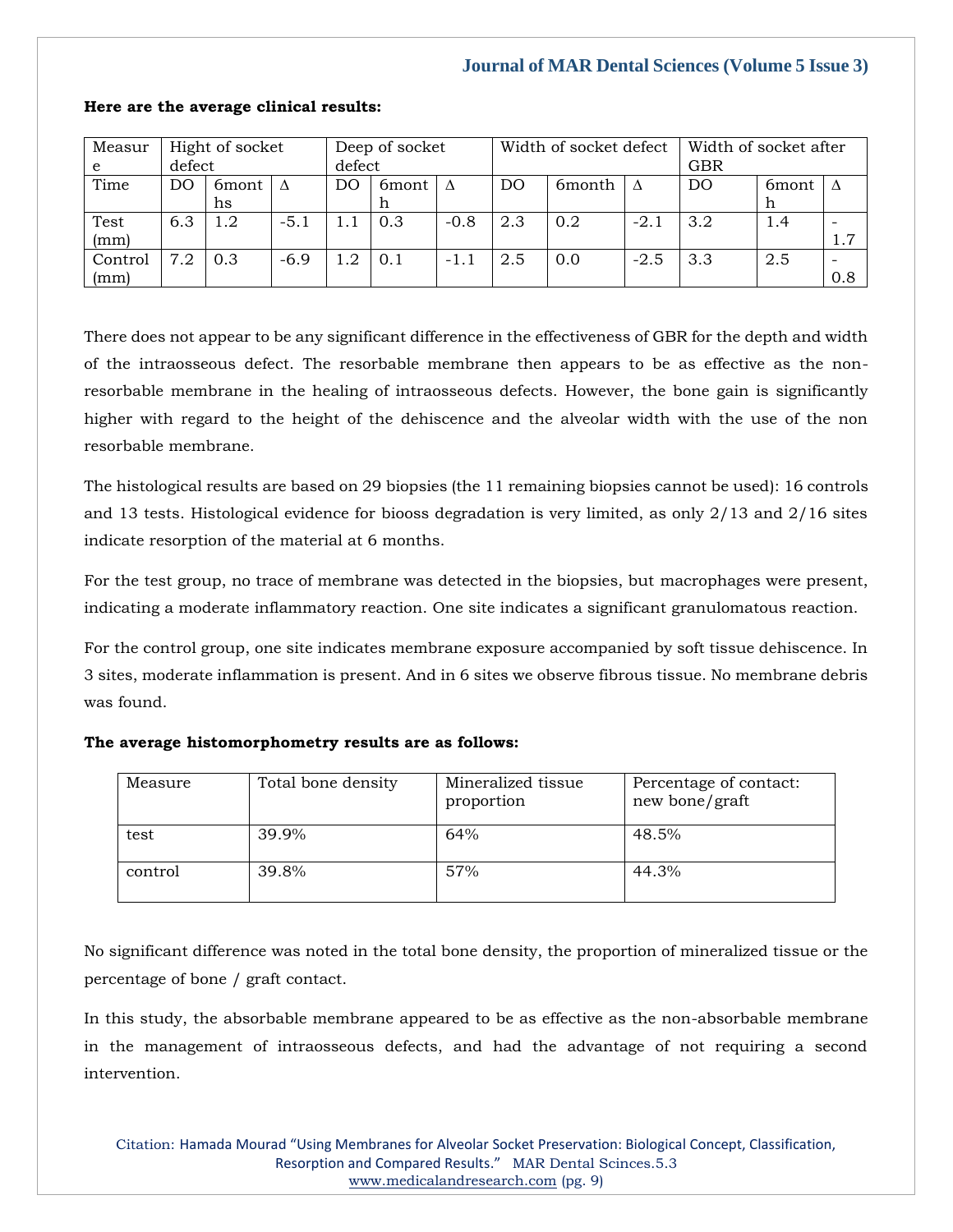The non absorbable membrane remains in this study more effective for horizontal and vertical alveolar augmentation.

## **Actual classification: advantage and limits**

In 2014, Hämmerle and Benic (12) published a review of the literature in which they reviewed the concepts and interest of guided bone regeneration in implantology. Through it, they come back to the advantages and disadvantages of different materials. We propose to come back to their wording to provide a summary table:

| <b>Classifica</b><br>tion |                                                                                                                                                                                 | resorbable                                                                                                                            |                                                                                                           | Non resorbable                                                                             |                                                          |
|---------------------------|---------------------------------------------------------------------------------------------------------------------------------------------------------------------------------|---------------------------------------------------------------------------------------------------------------------------------------|-----------------------------------------------------------------------------------------------------------|--------------------------------------------------------------------------------------------|----------------------------------------------------------|
| Membrane                  | Biologic                                                                                                                                                                        | Synthetic                                                                                                                             | Polymerizable                                                                                             | Expans<br>ed                                                                               | Titane<br>Reenforced                                     |
| Compositi<br>on           | Collagen                                                                                                                                                                        | Polylactic Acid<br>Polyglycolic Acid                                                                                                  | Polyethylene glycol                                                                                       | <b>PTFE</b>                                                                                | <b>PTFE</b>                                              |
| Mean<br>advantage<br>s'   | -One surgical<br>procedure                                                                                                                                                      | -One surgical<br>procedure                                                                                                            | -One surgical<br>procedure                                                                                | reaction                                                                                   | - absence of immune                                      |
|                           | -Stabilizable by the<br>healing screw                                                                                                                                           | -Stabilizable by<br>the healing screw                                                                                                 | -Stabilizable by the<br>healing screw<br>- Resorbable without                                             |                                                                                            | -long term stability<br>-stabilizable by screws          |
|                           | -Resorbable<br>without a foreign                                                                                                                                                | - Resorbable<br>without a foreign                                                                                                     | a foreign body<br>reaction                                                                                | or pins                                                                                    |                                                          |
|                           | body reaction                                                                                                                                                                   | body reaction                                                                                                                         | -Fast vascularizat°                                                                                       |                                                                                            | -mechanical property                                     |
|                           | -Fast vascularizat°<br>-Spontaneous                                                                                                                                             | -Fast<br>vascularizat°                                                                                                                | -Spontaneous<br>epithelialisat ° if<br>exposed<br>-No manipulat <sup>o</sup>                              |                                                                                            | -Rigidity even<br>without the<br>support of              |
|                           | epithelialisat ° if<br>exposed                                                                                                                                                  | -Spontaneous<br>epithelialisat ° if<br>exposed                                                                                        | -Easy to use                                                                                              |                                                                                            | the adjacent<br>bone.<br>-Usable for<br>large<br>volumes |
| Mean<br>limits            | -Low mechanical<br>property in the<br>absence of support<br>by biomaterials<br>- No long-term<br>stability (except<br>dense and cross-<br>linked collagen)<br>-difficult to use | - Degradation by<br>reaction to the<br>foreign body<br>-Low mechanical<br>property in the<br>absence of<br>support by<br>biomaterials | -Low mechanical<br>property in the<br>absence of support<br>by biomaterials<br>-No long-term<br>stability | - two surgicals<br>procedures<br>-no spontaneous<br>epithelialization<br>- rapid bacterial | colonization if exposed                                  |

Citation: Hamada Mourad "Using Membranes for Alveolar Socket Preservation: Biological Concept, Classification, Resorption and Compared Results." MAR Dental Scinces.5.3 [www.medicalandresearch.com](http://www.medicalandresearch.com/) (pg. 10)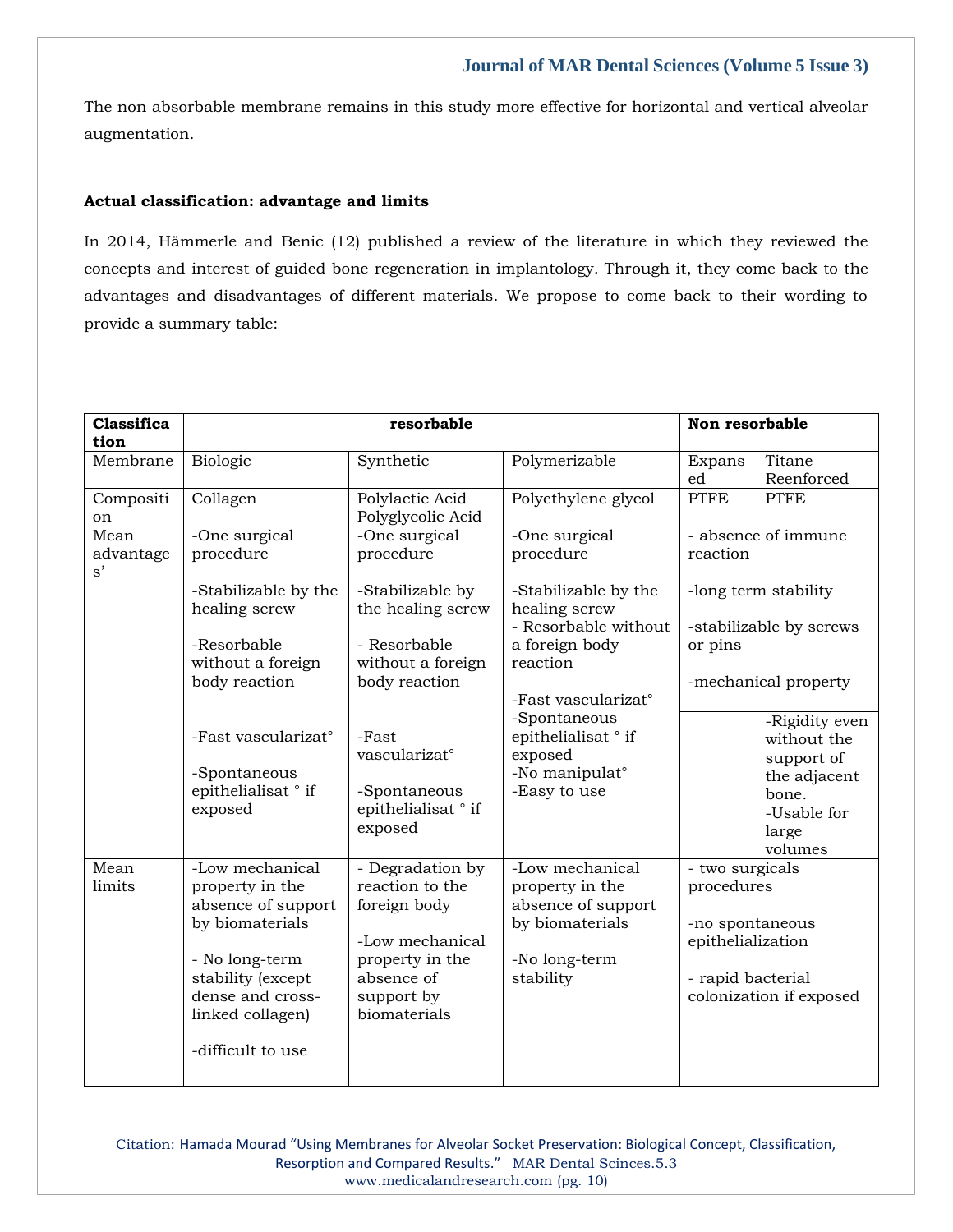### **Conclusion**

The progressive evolution of the concept of guided bone regeneration (GBR) has allowed the role of the membrane to be developed and targeted. To ensure effective alveolar preservation, the membrane must:

- Be biocompatible
- Integrate into the healing site
- Stabilize the blood clot
- Be a tight cellular barrier
- Allow the passage of fluid and nutrients
- Be easy to use and adaptable to the site
- Be rigid enough to maintain space

Absorbable membranes require only one operation, and thus avoid additional bone exposure. Collagen absorbs without any reaction to foreign bodies, and the appearance of cross-linked collagen networks helps prolong its stability in the longer term. When adjacent bone provides architectural support and the membrane is held together by biomaterials, then space is conserved and alveolar preservation will occur effectively. However, when the adjacent bone does not support the membrane, or the volume to be preserved is large, the rigidity and mechanical properties of non absorbable membranes become a considerable avantage. Their biocompatibility ensures the absence of tissue reaction, even in case of a long stay on the site. They therefore allow alveolar preservation in the very long term.

## **References**

1[. Hiatt WH, Stallard RE, Butler ED, Badgett B. Repair following mucoperiosteal flap surgery with full](https://www.google.com/search?q=Repair+following+mucoperiosteal+flap+surgery+with+full+gingival+retention&sxsrf=APq-WBtwFppYWxxiGss9BQQpf5At4yTktg%3A1647945526307&ei=Nqc5YvqsEuj7z7sPxPOQqA4&ved=0ahUKEwj6n9G9w9n2AhXo_XMBHcQ5BOUQ4dUDCA4&oq=Repair+following+mucoperiosteal+flap+surgery+with+full+gingival+retention&gs_lcp=Cgdnd3Mtd2l6EAwyBAgjECc6BwgjEOoCECdKBAhBGABKBAhGGABQiQJYiQJgmwpoAXABeACAAVuIAVuSAQExmAEAoAEBoAECsAEKwAEB&sclient=gws-wiz)  [gingival retention. J Periodontol. janv 1968;39\(1\):11](https://www.google.com/search?q=Repair+following+mucoperiosteal+flap+surgery+with+full+gingival+retention&sxsrf=APq-WBtwFppYWxxiGss9BQQpf5At4yTktg%3A1647945526307&ei=Nqc5YvqsEuj7z7sPxPOQqA4&ved=0ahUKEwj6n9G9w9n2AhXo_XMBHcQ5BOUQ4dUDCA4&oq=Repair+following+mucoperiosteal+flap+surgery+with+full+gingival+retention&gs_lcp=Cgdnd3Mtd2l6EAwyBAgjECc6BwgjEOoCECdKBAhBGABKBAhGGABQiQJYiQJgmwpoAXABeACAAVuIAVuSAQExmAEAoAEBoAECsAEKwAEB&sclient=gws-wiz)‑6.

[2. Melcher AH. On the repair potential of periodontal tissues. J Periodontol. mai 1976;47\(5\):256](https://www.google.com/search?q=On+the+repair+potential+of+periodontal+tissues.+&sxsrf=APq-WBvC-QPpky1FYwSvVNBagJcBHDa4sQ%3A1647945512465&ei=KKc5YtSBHK3Xz7sP6v6F-A4&ved=0ahUKEwjUtYS3w9n2AhWt63MBHWp_Ae8Q4dUDCA4&oq=On+the+repair+potential+of+periodontal+tissues.+&gs_lcp=Cgdnd3Mtd2l6EAwyBggAEBYQHjoHCCMQ6gIQJ0oECEEYAEoECEYYAFDRAVjRAWDACWgBcAB4AIABfYgBfZIBAzAuMZgBAKABAaABArABCsABAQ&sclient=gws-wiz)‑60.

[3. Winter GD. Transcutaneous implants: reactions of the skin-implant interface. J Biomed Mater Res.](https://www.google.com/search?q=Transcutaneous+implants%3A+reactions+of+the+skin-implant+interface&sxsrf=APq-WBvPP0YGRTiFfMLhXTka8TDHBTUetw%3A1647945492909&ei=FKc5Yo-PN7PWz7sPzra1-AY&ved=0ahUKEwiP6dqtw9n2AhUz63MBHU5bDW8Q4dUDCA4&oq=Transcutaneous+implants%3A+reactions+of+the+skin-implant+interface&gs_lcp=Cgdnd3Mtd2l6EAwyBwgjEOoCECcyBwgjEOoCECcyBwgjEOoCECcyBwgjEOoCECcyBwgjEOoCECcyBwgjEOoCECcyBwgjEOoCECcyBwgjEOoCECcyBwgjEOoCECcyBwgjEOoCECdKBAhBGABKBAhGGABQkQFYkQFgpQdoAXAAeACAAQCIAQCSAQCYAQCgAQGgAQKwAQrAAQE&sclient=gws-wiz)  [1974;8\(3\):99](https://www.google.com/search?q=Transcutaneous+implants%3A+reactions+of+the+skin-implant+interface&sxsrf=APq-WBvPP0YGRTiFfMLhXTka8TDHBTUetw%3A1647945492909&ei=FKc5Yo-PN7PWz7sPzra1-AY&ved=0ahUKEwiP6dqtw9n2AhUz63MBHU5bDW8Q4dUDCA4&oq=Transcutaneous+implants%3A+reactions+of+the+skin-implant+interface&gs_lcp=Cgdnd3Mtd2l6EAwyBwgjEOoCECcyBwgjEOoCECcyBwgjEOoCECcyBwgjEOoCECcyBwgjEOoCECcyBwgjEOoCECcyBwgjEOoCECcyBwgjEOoCECcyBwgjEOoCECcyBwgjEOoCECdKBAhBGABKBAhGGABQkQFYkQFgpQdoAXAAeACAAQCIAQCSAQCYAQCgAQGgAQKwAQrAAQE&sclient=gws-wiz)‑113.

[4. Scantlebury TV. 1982-1992: a decade of technology development for guided tissue regeneration. J](https://www.google.com/search?q=.+1982-1992%3A+a+decade+of+technology+development+for+guided+tissue+regeneration.+J+Periodontol.+&sxsrf=APq-WBvnkWn1c8jcaRQm1L-J4-93an5KOg%3A1647945470610&ei=_qY5Yvj1JNvSz7sP4eeC2AY&ved=0ahUKEwj47Imjw9n2AhVb6XMBHeGzAGsQ4dUDCA4&oq=.+1982-1992%3A+a+decade+of+technology+development+for+guided+tissue+regeneration.+J+Periodontol.+&gs_lcp=Cgdnd3Mtd2l6EAw6BwgjEOoCECdKBAhBGABKBAhGGABQiQdYiQdg2AtoAXAAeACAAWGIAWGSAQExmAEAoAEBoAECsAEKwAEB&sclient=gws-wiz)  [Periodontol. nov 1993;64\(11 Suppl\):1129](https://www.google.com/search?q=.+1982-1992%3A+a+decade+of+technology+development+for+guided+tissue+regeneration.+J+Periodontol.+&sxsrf=APq-WBvnkWn1c8jcaRQm1L-J4-93an5KOg%3A1647945470610&ei=_qY5Yvj1JNvSz7sP4eeC2AY&ved=0ahUKEwj47Imjw9n2AhVb6XMBHeGzAGsQ4dUDCA4&oq=.+1982-1992%3A+a+decade+of+technology+development+for+guided+tissue+regeneration.+J+Periodontol.+&gs_lcp=Cgdnd3Mtd2l6EAw6BwgjEOoCECdKBAhBGABKBAhGGABQiQdYiQdg2AtoAXAAeACAAWGIAWGSAQExmAEAoAEBoAECsAEKwAEB&sclient=gws-wiz)‑37.

[5. Nyman S, Gottlow J, Karring T, Lindhe J. The regenerative potential of the periodontal ligament. An](https://www.google.com/search?q=+The+regenerative+potential+of+the+periodontal+ligament.+An+experimental+study+in+the+monkey&sxsrf=APq-WBu5yogoMZU67DqJmgD8AamxE8Pv3g%3A1647945452513&ei=7KY5YrT1Hpjjz7sPw9-e8A8&ved=0ahUKEwi0m7maw9n2AhWY8XMBHcOvB_4Q4dUDCA4&oq=+The+regenerative+potential+of+the+periodontal+ligament.+An+experimental+study+in+the+monkey&gs_lcp=Cgdnd3Mtd2l6EAw6BwgjEOoCECdKBAhBGABKBAhGGABQjQJYjQJg-AloAXAAeACAAWmIAWmSAQMwLjGYAQCgAQGgAQKwAQrAAQE&sclient=gws-wiz)  [experimental study in the monkey. J Clin Periodontol. mai 1982;9\(3\):257](https://www.google.com/search?q=+The+regenerative+potential+of+the+periodontal+ligament.+An+experimental+study+in+the+monkey&sxsrf=APq-WBu5yogoMZU67DqJmgD8AamxE8Pv3g%3A1647945452513&ei=7KY5YrT1Hpjjz7sPw9-e8A8&ved=0ahUKEwi0m7maw9n2AhWY8XMBHcOvB_4Q4dUDCA4&oq=+The+regenerative+potential+of+the+periodontal+ligament.+An+experimental+study+in+the+monkey&gs_lcp=Cgdnd3Mtd2l6EAw6BwgjEOoCECdKBAhBGABKBAhGGABQjQJYjQJg-AloAXAAeACAAWmIAWmSAQMwLjGYAQCgAQGgAQKwAQrAAQE&sclient=gws-wiz)‑65.

[6. Nyman S, Lindhe J, Karring T, Rylander H. New attachment following surgical treatment of human](https://www.google.com/search?q=New+attachment+following+surgical+treatment+of+human+periodontal+disease.+&sxsrf=APq-WBvAfZZfViKLhzuOTdevQRUUbrKDFg%3A1647945428932&ei=1KY5YorHOIzhz7sPhe-9yA4&ved=0ahUKEwiKgZqPw9n2AhWM8HMBHYV3D-kQ4dUDCA4&oq=New+attachment+following+surgical+treatment+of+human+periodontal+disease.+&gs_lcp=Cgdnd3Mtd2l6EAwyBggAEBYQHjoHCCMQ6gIQJ0oECEEYAEoECEYYAFCPAliPAmDqCWgBcAB4AIABcYgBcZIBAzAuMZgBAKABAaABArABCsABAQ&sclient=gws-wiz)  [periodontal disease. J Clin Periodontol. juill 1982;9\(4\):290](https://www.google.com/search?q=New+attachment+following+surgical+treatment+of+human+periodontal+disease.+&sxsrf=APq-WBvAfZZfViKLhzuOTdevQRUUbrKDFg%3A1647945428932&ei=1KY5YorHOIzhz7sPhe-9yA4&ved=0ahUKEwiKgZqPw9n2AhWM8HMBHYV3D-kQ4dUDCA4&oq=New+attachment+following+surgical+treatment+of+human+periodontal+disease.+&gs_lcp=Cgdnd3Mtd2l6EAwyBggAEBYQHjoHCCMQ6gIQJ0oECEEYAEoECEYYAFCPAliPAmDqCWgBcAB4AIABcYgBcZIBAzAuMZgBAKABAaABArABCsABAQ&sclient=gws-wiz)‑6.